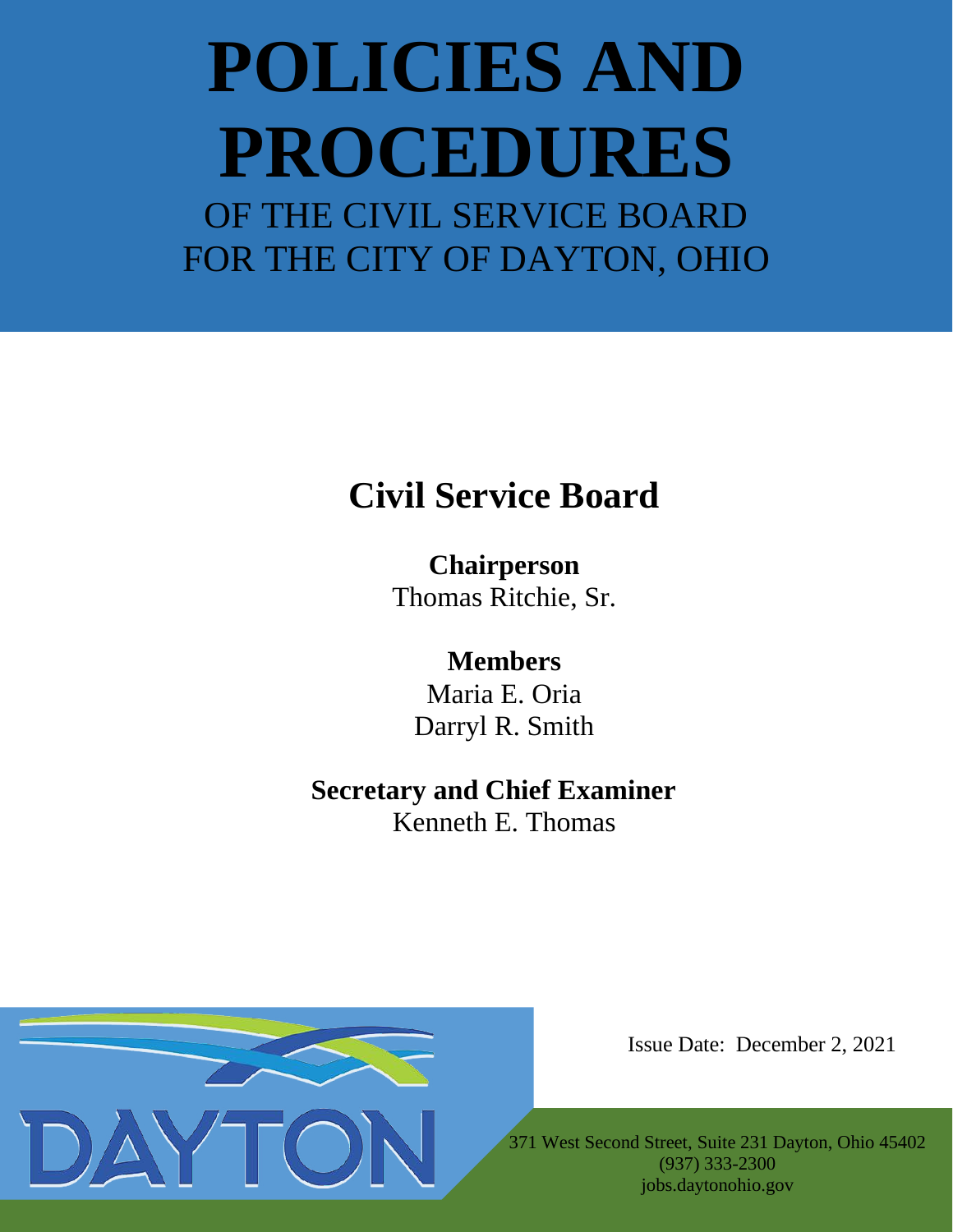

### **Table of Contents**

| <b>Rule</b>                           | <b>Approved By Civil</b><br><b>Service Board</b> | <b>Date Issued</b> | <b>Supersedes Issue</b><br><b>Dated</b> | Page           |
|---------------------------------------|--------------------------------------------------|--------------------|-----------------------------------------|----------------|
| Policy $1 -$ Appeal Procedures $-$    |                                                  |                    |                                         |                |
| <b>Physical Examinations</b>          | November 18, 2021                                | December 2, 2021   | September 10, 1984                      | 3              |
| Policy 2 – Performance Appraisal      |                                                  |                    |                                         |                |
| Credits (on Promotional Exams)        | August 14, 1984                                  | September 10, 1984 |                                         | $\overline{4}$ |
| Policy 3 - Requests for Oral          |                                                  |                    |                                         |                |
| Examinations                          | January 1, 1981                                  | September 10, 1984 |                                         | 6              |
| Policy 4 – Designation of Labor Class |                                                  |                    |                                         |                |
| Positions and Selection of Employees  | October 10, 1984                                 | October 15, 1984   |                                         | $\overline{7}$ |
| Policy 5 – Certification / Selection  |                                                  |                    |                                         |                |
| Process for Filling Noncompetitive    |                                                  |                    |                                         |                |
| Positions                             | October 10, 1984                                 | October 15, 1984   |                                         | 8              |
| Policy 6 – Voluntary Demotion /       |                                                  |                    |                                         |                |
| Transfer                              | November 30, 1995                                | December 1, 1995   |                                         | 10             |
| Policy $7 -$ Subpoenas for Civil      |                                                  |                    |                                         |                |
| <b>Service Board Hearings</b>         | October 10, 1984                                 | October 15, 1984   |                                         | 11             |
| Policy 8 - Background Investigations  | October 10, 1984                                 | October 15, 1984   |                                         | 12             |
| Policy 9 – Civil Service Board        |                                                  |                    |                                         |                |
| Meetings                              | October 10, 1984                                 | October 15, 1984   |                                         | 14             |
| Policy $10$ – Inspection of Civil     |                                                  |                    |                                         |                |
| <b>Service Board Records</b>          | May 1, 1991                                      | May 1, 1991        | <b>January 4, 1991</b>                  | 15             |
| Policy $11 -$ Nullified               |                                                  |                    |                                         | 16             |
| Policy 12 - Promotional Exam          |                                                  |                    |                                         |                |
| Eligibility – Length of Service       | September 23, 2010                               | December 29, 2010  | April 10, 1992                          | 17             |
| Policy 13 – Pre-Hearings              | October 31, 1996                                 | December 5, 1996   |                                         | 18             |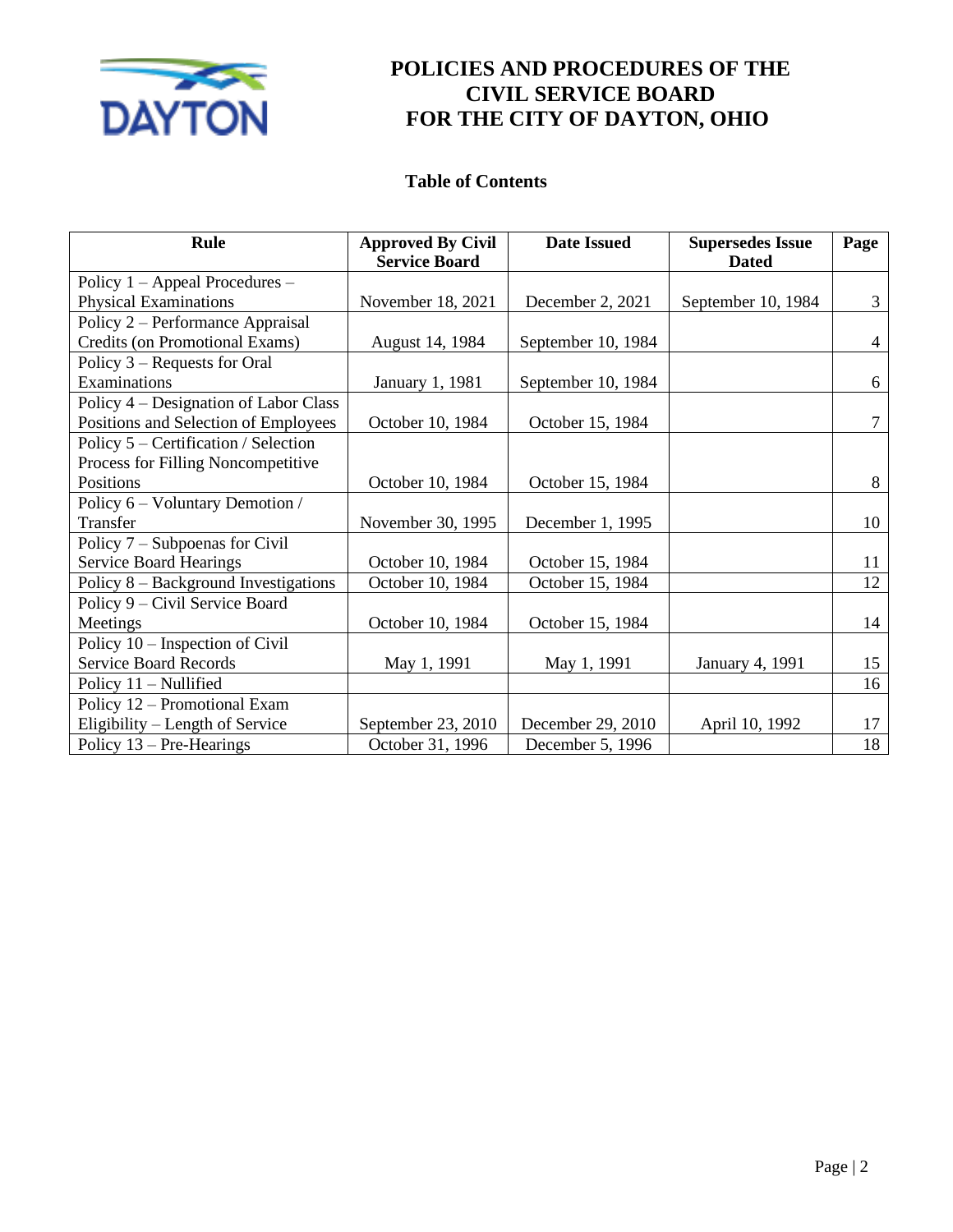

#### **POLICY 1: APPEAL PROCEDURES – MEDICAL AND PSYCHOLOGICAL EXAMINATIONS Approved by Civil Service Board November 18, 2021 (Supersedes Issue Date September 10, 1984)**

#### **Reference: Civil Service Rule 8, Section 5**

The purpose of this policy is to set forth a process of appeal for applicants who are removed from an eligible list due to medical or psychological examinations.

The applicant shall be informed by the Civil Service Board that they have been removed from the list for which applying due to a medical examination, or in the case of Police Recruit and/or Airport Police Officer a psychological examination. At that time, they shall be advised of the right to appeal their removal:

- 1. A completed Assessment Appeal Request form (CSB1121AAR) must be submitted to the Secretary and Chief Examiner, within ten (10) workdays from the removal notification, along with a rational objective basis for your appeal.
- 2. The applicant will have an additional thirty (30) days from their initial appeal to provide more comprehensive objective medical and/or objective psychological evidence to substantiate their appeal request. The applicant is responsible for all associated costs.
	- A. Objective medical evidence MUST be from a licensed physician in the State of Ohio, trained in the field of medicine covering the illness and/or injury for which was the basis of removal.
	- B. Objective psychological evidence MUST be from a licensed psychologist in the State of Ohio, trained in the assessments of both MMPI-3RF (Minnesota Multiphasic Personality Inventory-3, Restructured Form) and IPI-2 (Inwald Personality Inventory Second Edition-2) for law enforcement personnel, or other assessment authorized by Civil Service to provide for selection of candidates for Police Recruit or Airport Police Officer.
- 3. Once the applicant has submitted the additional evidence it will be forwarded to our third-party physician and/or psychologist for final assessment. This may require an additional in-person examination, expenses for this component will be provided for by the City of Dayton.
- 4. The final assessment will be forwarded to the Civil Service Board for their decision.
- 5. If you do not file your request to appeal AND provide additional medical and/or psychological evidence within the times allotted, the removal will be final.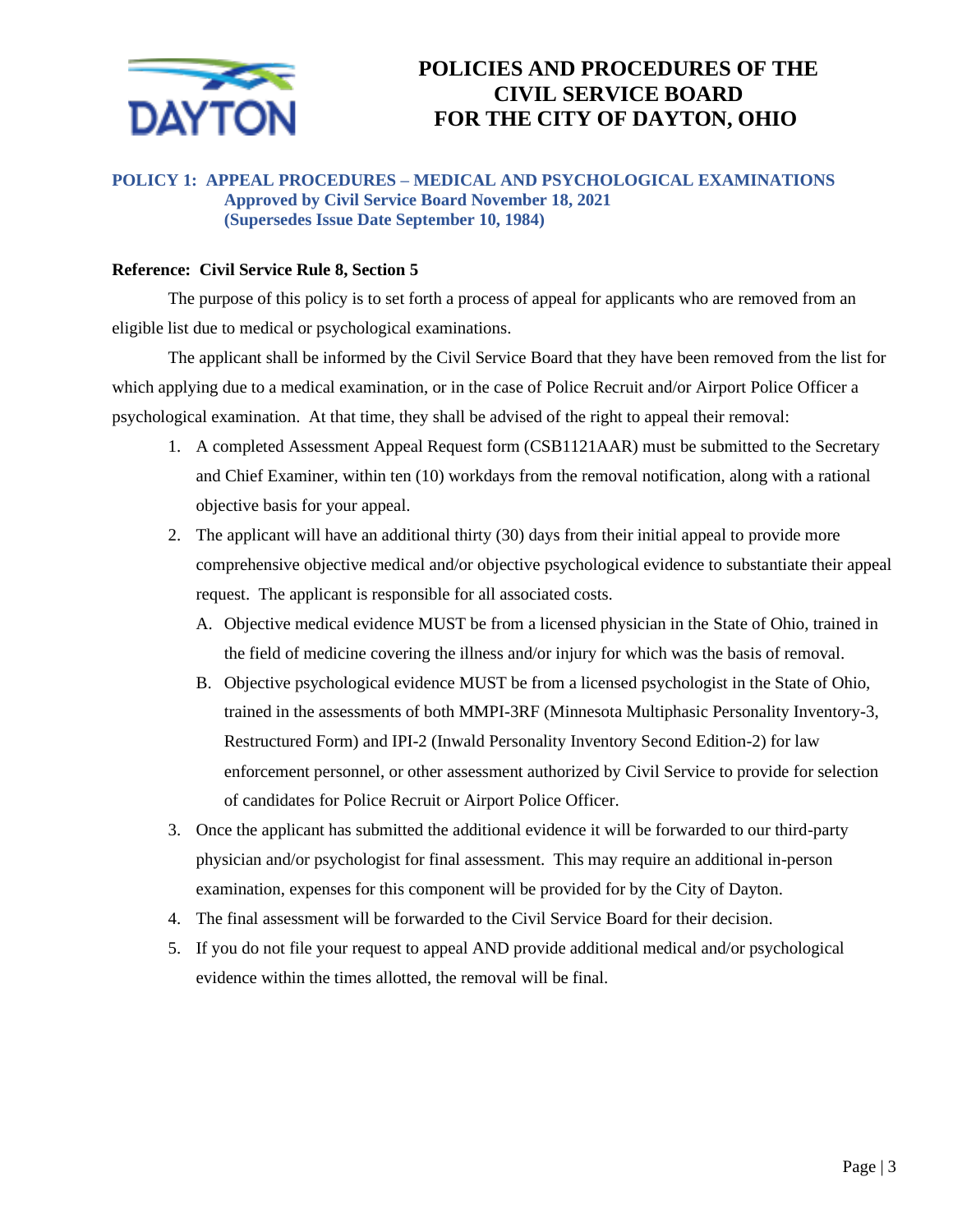

#### **POLICY 2: PERFORMANCE APPRAISAL CREDITS (ON PROMOTIONAL EXAMS) Approved by Civil Service Board August 14, 1984 (Supersedes Issue Date N/A)**

#### **Reference: Civil Service Rule 7, Section 5**

1. Candidates for promotional examination may receive a maximum of 2.5 points added to a passing score based on performance efficiency. The credit given for efficiency is the average of the employee's last two (2) performance appraisals, based on the following scale:

| MIDMANAGEMENT  | <b>SALARIED/HOURLY</b> | <b>CREDITS</b> |
|----------------|------------------------|----------------|
| Exceptional    | Exceptional            | 2.5            |
| Proficient     | Proficient             | 2.0            |
| Fair Needs     | Improvement            | 1.25           |
| Unsatisfactory | Unacceptable           | 0.0            |

NOTE: Where the person has not been in the service for a sufficient length of time to have received two (2) appraisals or reports, he/she must have been rated at least satisfactory in one (1) appraisal or report.

2. Performance appraisal points (0 - 100) which appear on various rating forms used by management are for determining the overall adjective rating and are not used by Civil Service. Only the adjective rating, as shown above, will be used by Civil Service to award additional credits for efficiency. The following combination of performance ratings would result in the award of additional credits as shown:

 $CDET^{\text{IT}}$ 

|             |        |                               |     | <b>CITTLE</b> |
|-------------|--------|-------------------------------|-----|---------------|
| Exceptional | $+$    | Exceptional                   |     | 2.50          |
| Exceptional | $+$    | Proficient                    |     | 2.25          |
| Exceptional | $+$    | Fair (Needs Improvement)      | $=$ | 1.875         |
| Exceptional | $+$    | Unsatisfactory (Unacceptable) | $=$ | 1.25          |
| Proficient  | $^{+}$ | Proficient                    | $=$ | 2.00          |
| Proficient  | $+$    | Fair (Needs Improvement)      | $=$ | 1.625         |
| Proficient  | $^{+}$ | Unsatisfactory (Unacceptable) |     | 1.00          |

NOTE: An individual whose last two (2) performance appraisals were less than satisfactory (proficient) is ineligible for promotion (reference Civil Service Rule 7, Section 3 C).

3. The performance appraisals used to award efficiency credits will be the last two (2) required to be completed before the date of the examination, in accordance with the City's Personnel Policies. If a required report has not been completed on a candidate who has passed an examination, publication of

#### **ADJECTIVE RATING**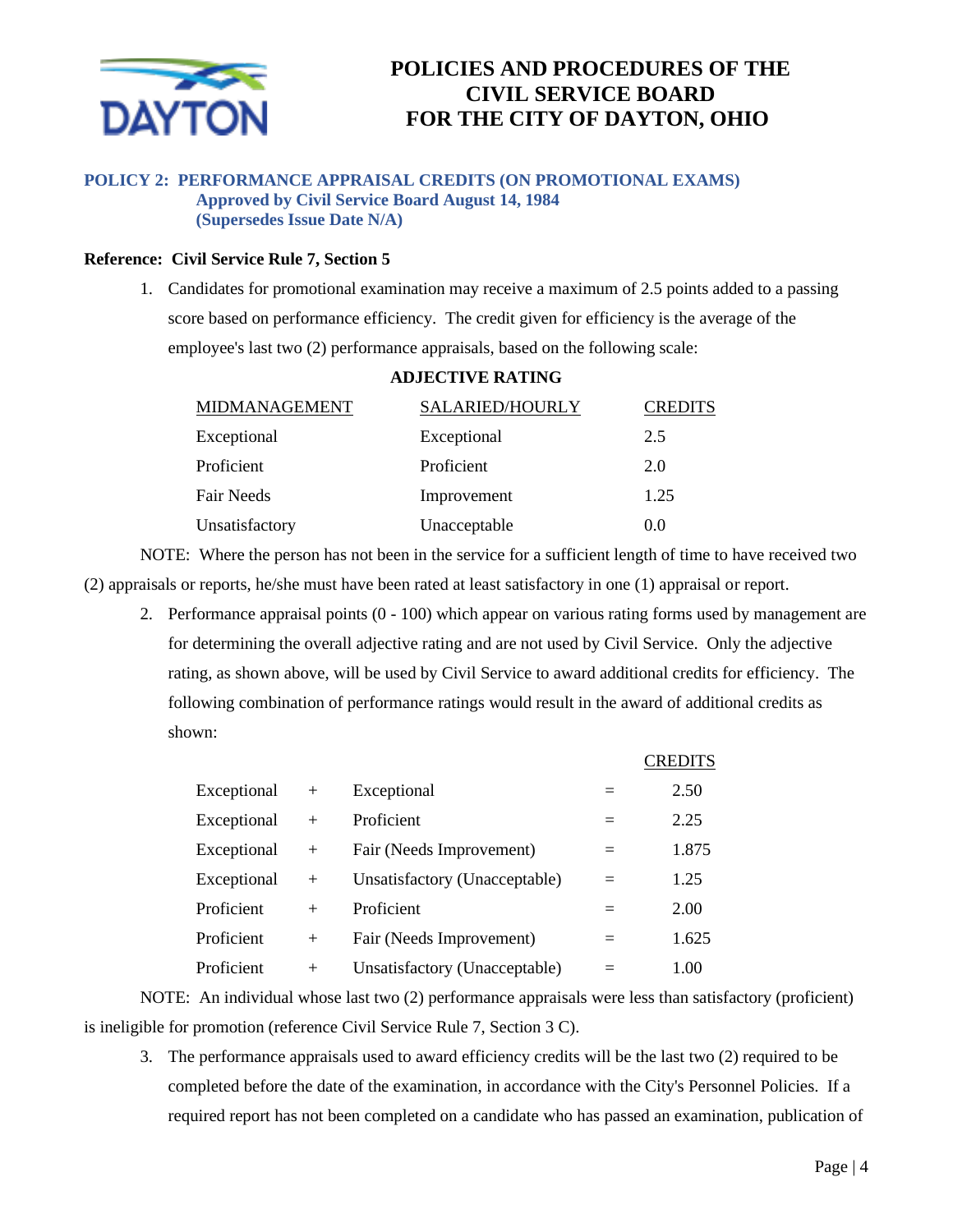

#### **POLICY 2: PERFORMANCE APPRAISAL CREDITS (ON PROMOTIONAL EXAMS) (Cont'd)**

the eligible list will be deferred until the appropriate department/division furnishes such report to the Civil Service Board and the proper computations can be completed.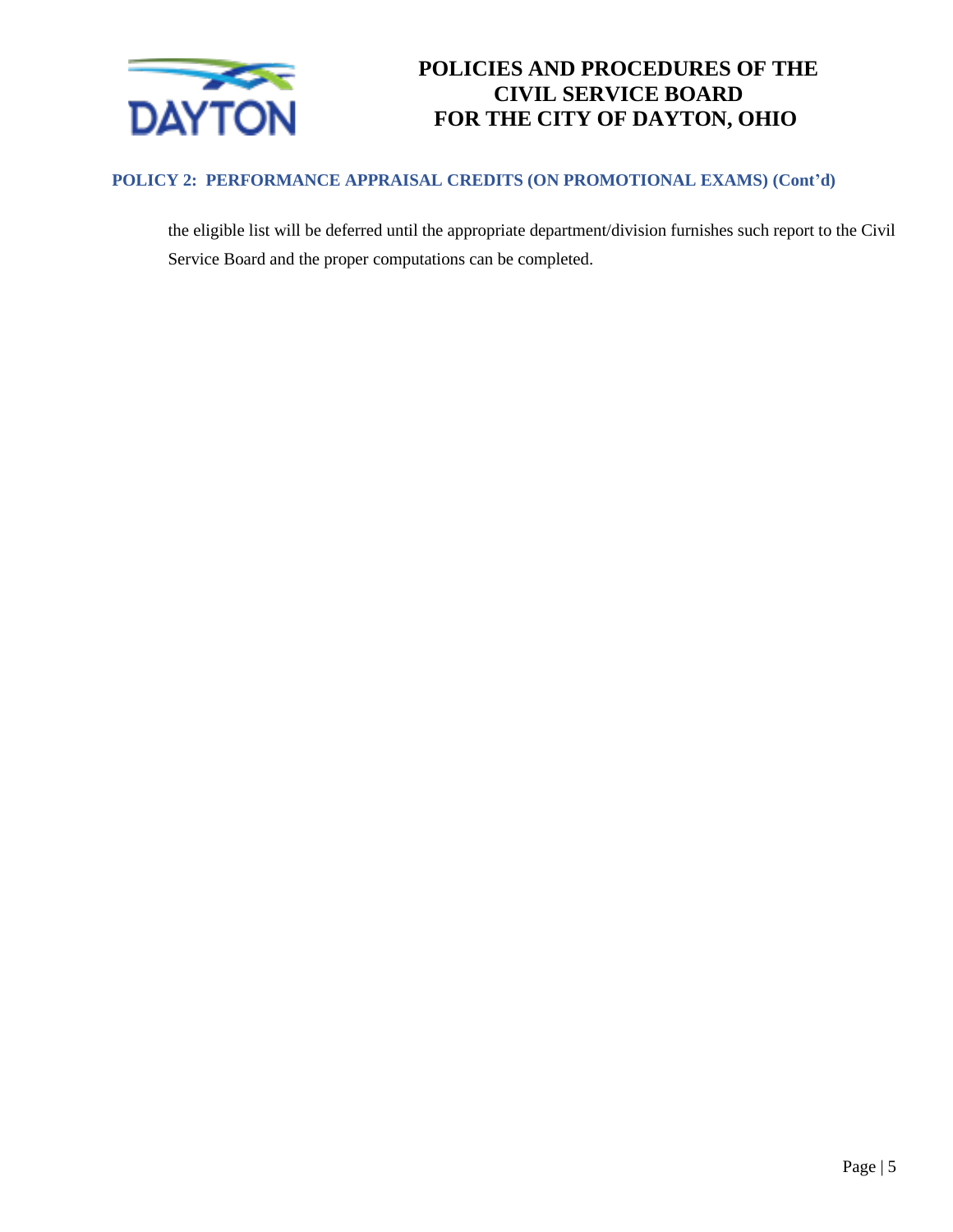

#### **POLICY 3: REQUESTS FOR ORAL EXAMINATIONS Approved by Civil Service Board January 1, 1981 (Supersedes Issue Date N/A)**

#### **Reference: Civil Service Rule 6**

#### REASONS FOR GRANTING PERMISSION TO TAKE ORAL EXAMS

- 1. Physical (includes vision, neurological, mental, emotional)
- 2. Never learned to read or write
- 3. Poor reader

#### APPROVAL/DISAPPROVAL OF PERMISSION TO TAKE ORAL EXAMS

- a. If the reasons for the request are based upon a physical condition, a statement of confirmation supporting the prognosis from the applicant's own physician must be submitted to support the request.
- b. If an individual has never learned to read or write, or is a poor reader, he/she must be currently involved in a remedial reading program (verification required). If the individual is not enrolled in such a program, this office will advise the individual of such programs which are available in the Dayton area.
- c. No permission for an oral examination will be granted if the position for which the individual is applying requires literacy as a condition in the performance of the position.
- d. If an individual is granted permission to take an oral examination, based upon physical reasons, he/she will still be required to pass a physical examination in order to be eligible for appointment.

#### DURATION OF APPROVAL

- 1. An applicant requesting permission to take oral exams, based upon a physical disability, will submit required verification for the Board's review. If the request is approved by the Board, the approval will be valid for a period of one (1) year. However, the individual must submit a request to the Chief Examiner for each exam he/she wishes to take orally during the one (1) year period. At the end of the one (1) year period, a physician's statement must be resubmitted for the Board's review.
- 2. An applicant with a non-physical reading disability must submit a separate request for each exam he/she wishes to take orally, along with verification of enrollment in a remedial reading program.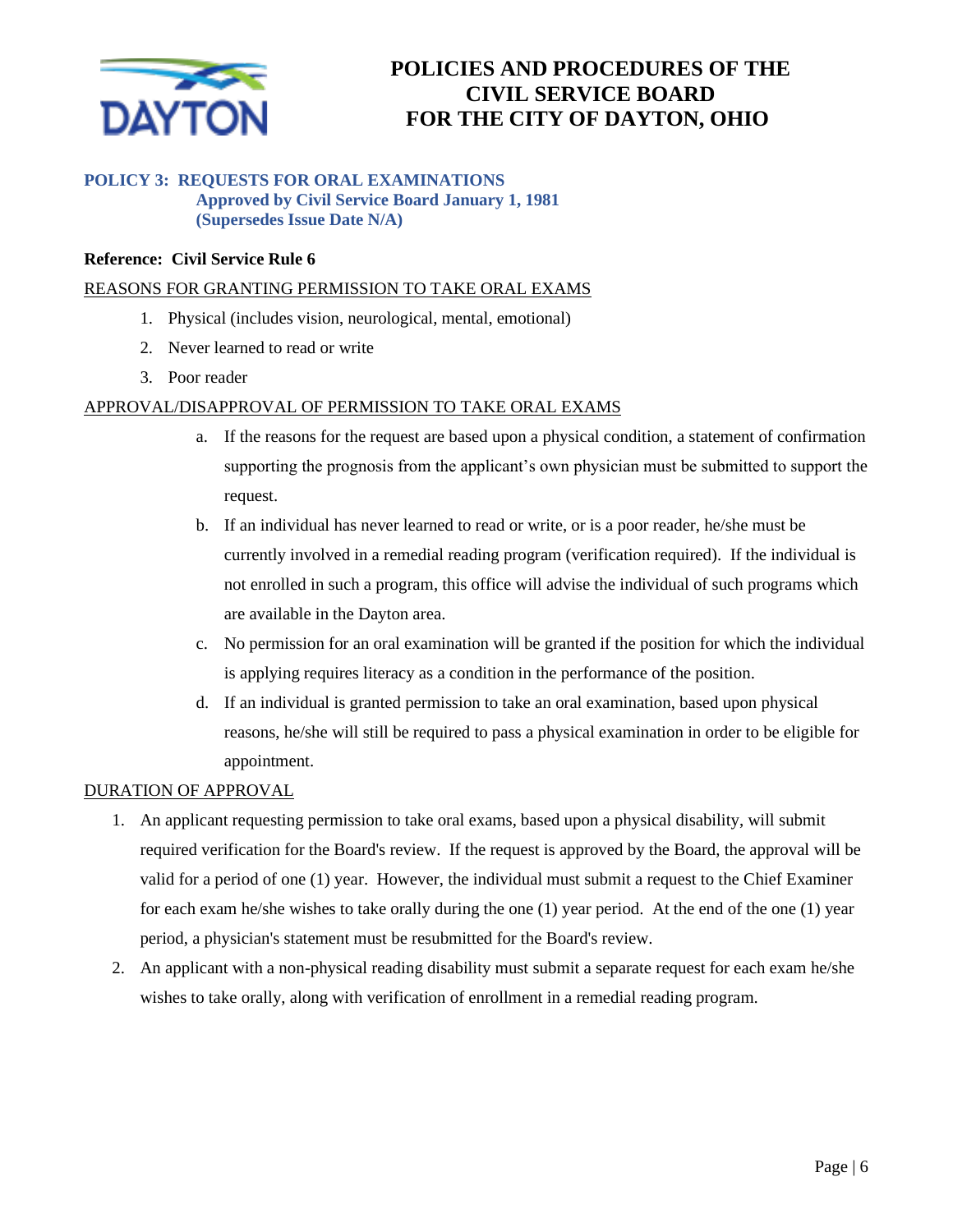

#### **POLICY 4: DESIGNATION OF LABOR CLASS POSITIONS AND SELECTION OF EMPLOYEES Approved by Civil Service Board October 10, 1984 (Supersedes Issue Date N/A)**

#### **Reference: Civil Service Rule 3**

The unskilled labor class shall include any classification for which there are minimal or no experience or education requirements.

The Civil Service Board will determine the classifications which comprise the labor class and identify those classifications as an attachment to this policy.

Eligible lists for these classifications may, at the Board's discretion, be established by registration in lieu of written, practical, or oral examinations and applicants may be placed on OPEN or PROMOTIONAL lists as follows:

- a. OPEN Candidates, ineligible for promotion, who meet the minimum qualifications for the job classification shall be placed on an OPEN eligible list and ranked by the date and time their application was filed.
- b. PROMOTIONAL Candidates who make application and are permanent or part-time permanent employees serving in grades below the position for which an eligible list is to be established, and who meet the minimum qualifications for the classification shall be placed on a PROMOTIONAL eligible list and ranked in accordance with credits earned for efficiency and seniority earned as a permanent or part time permanent employee.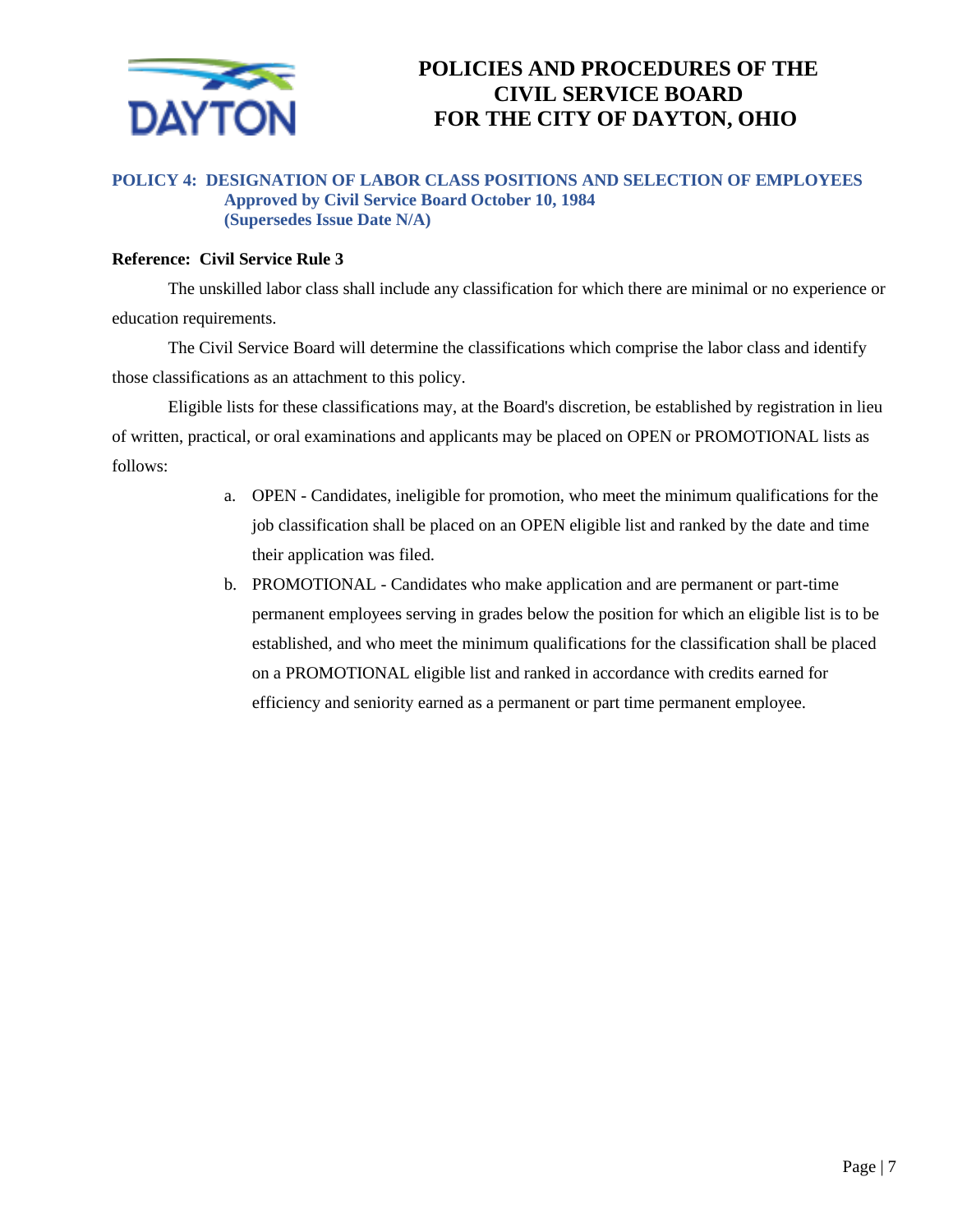

#### **POLICY 5: CERTIFICATION / SELECTION PROCESS FOR FILLING NONCOMPETITIVE POSITIONS**

**Approved by Civil Service Board October 10, 1984 (Supersedes Issue Date N/A)**

## **Reference: Civil Service Rule 5, Section 1, Rule 3, Section 2B, Rule 9, Section 3**

#### POSITION ANNOUNCEMENTS

When an approved requisition for filling a noncompetitive position is received by Civil Service, an announcement for the opening will be issued by Civil Service. Said announcement will:

- a. Be placed as a classified ad in the Dayton newspapers (for exceptions see Note below).
- b. Be forwarded to all agencies on the Civil Service mailing list.
- c. Contain a brief description of the duties of the position as contained in the position description.
- d. Contain a statement of the salary range of the position.
- e. Cite a closing date after which postmarked resumes from applicants will no longer be accepted. Announcements are generally posted for a period of four (4) weeks following issue.

NOTE: When a department wishes to have an extended announcement, have an announcement sent to particular agencies, or requires additional advertising, this fact should be made known to the Civil Service staff so that an acceptable announcement can be issued. Further, if a Department does not wish to have the position commercially advertised, the Civil Service staff will only forward the announcement to the agencies on its mailing list.

#### CERTIFICATION OF APPLICANTS

Following the closing date contained in a noncompetitive announcement, Civil Service will determine whether the applicant's resume contains sufficient information indicating that he/she meets the minimum requirements contained in the classification description, and will send certification and noncertification lists to the department along with the certified applicants' resumes.

All persons who have submitted resumes by the filing deadline will be advised by Civil Service that their resumes have been received and are being reviewed, and that the department with the position vacancy will notify those individuals who are to be selected for interview.

#### SELECTION AND VERIFICATION OF CREDENTIALS

From the certification list, the department will notify those candidates it wishes to interview. As soon as the interview process has been completed and a tentative selection made, the department should: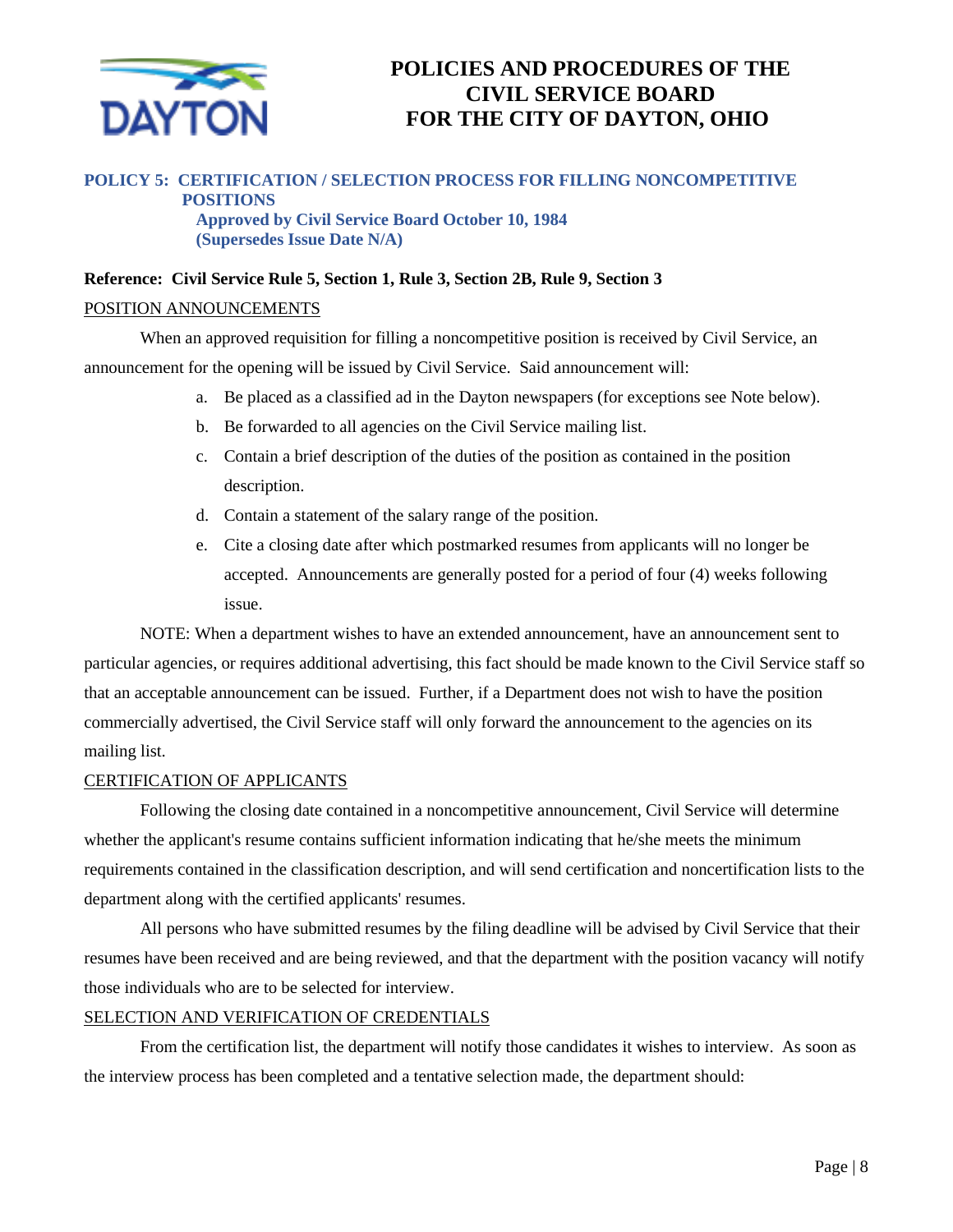

#### **POLICY 5: CERTIFICATION / SELECTION PROCESS FOR FILLING NONCOMPETITIVE POSITIONS (Cont'd)**

- a. Inform Civil Service of the name of the individual selected and anticipated starting date.
- b. Have the individual process through Civil Service to complete an Application for Employment, to be scheduled for a physical examination and, when required, a police background investigation, and to provide data required to verify the candidate's credentials.
- c. Provide Civil Service with the names of all candidates interviewed, as well as their sex and race.
- d. Inform the selected candidate that they must have available a complete listing of the names and addresses of educational institutions, former employers and licensing agencies who can verify that they possess the prerequisites required for the position.

#### APPOINTMENT

Appointment cannot be made until the candidate has successfully completed his/her physical examination.

Appointment can be made without the completion of the background investigation and credentials verification check with the understanding that failure of the applicant to successfully meet these requirements will result in probationary discharge.

Upon receipt of notification of the selected individual, Civil Service will notify all other candidates that another person has been selected for the position, and that their resumes shall remain on file for one (1) year and will be considered for any future vacancy which may occur in the classification.

#### FAILURE TO FILL A VACANCY

If, for whatever reason, a department is not able to fill a vacancy from the certification list, a letter stating that fact and the reasons thereof should be forwarded to Civil Service. Before a new announcement is posted for the position, the director should meet with the Secretary and Chief Examiner to resolve any problems discovered in the selection process.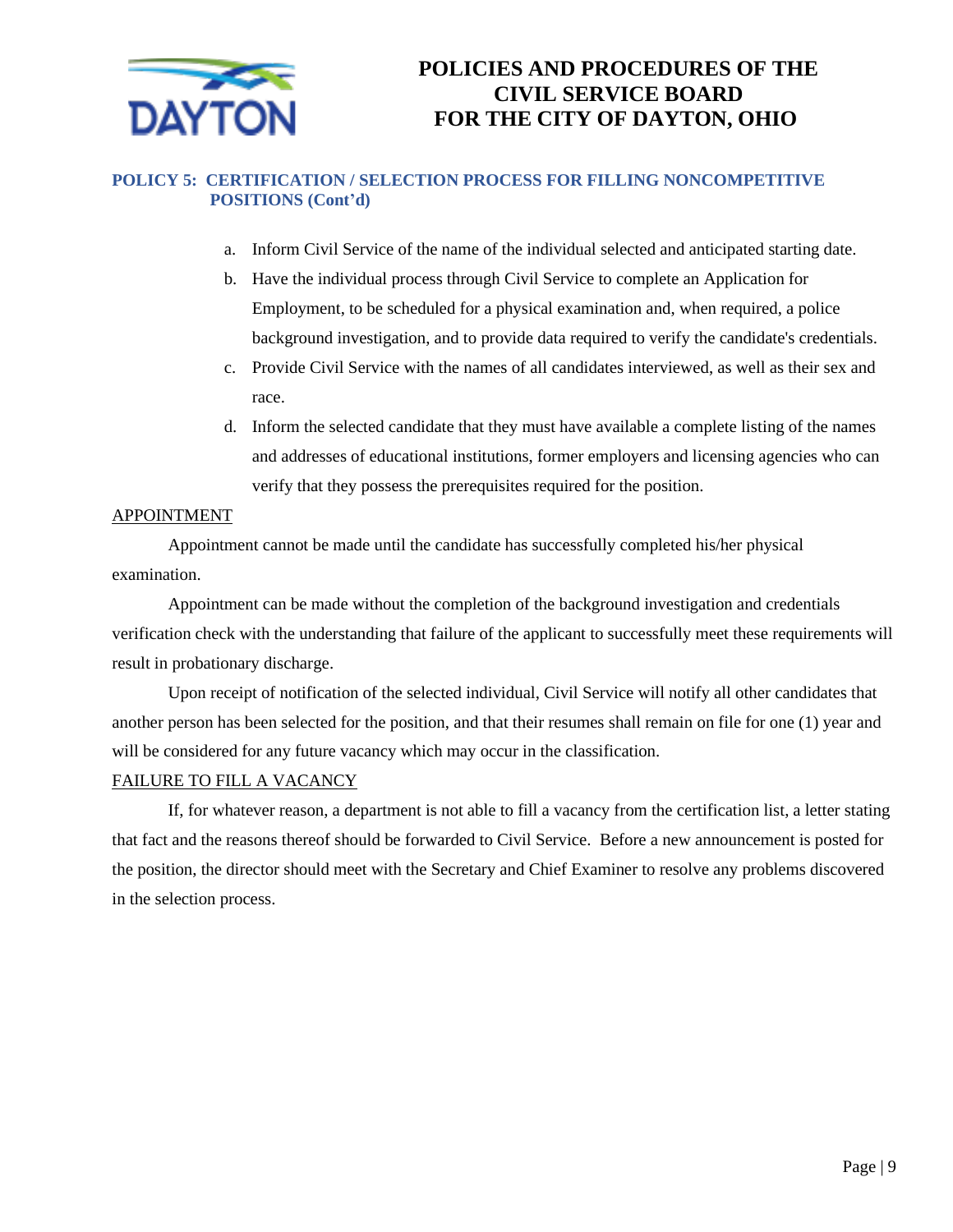

#### **POLICY 6: VOLUNTARY DEMOTION / TRANSFER Approved by Civil Service Board November 30, 1995 (Supersedes Issue Date N/A)**

#### **Reference: Civil Service Rule 12**

#### 1. VOLUNTARY DEMOTION

An employee in the classified service may request demotion (placement in a classification of lower maximum pay range than the one currently serving in) to a position held previously by permanent appointment under the following conditions:

- a. The employee must have completed the probationary period in the position to which he/she requests demotion.
- b. The request for demotion must be approved by the City Manager, or the Director of Human Resources acting for the City Manager, and the Secretary and Chief Examiner.
- c. Such request will be granted only if a vacancy exists in the classification to which the employee seeks demotion, i.e., no employee will be displaced due to the voluntary demotion of another employee.
- d. If a demotion is requested when no vacancy exists, the employee may be placed at the top of a promotional and/or open eligibility list for the title to which the employee seeks demotion.
- e. An employee requesting demotion may be placed in any work unit in which an appropriate vacancy exists.
- f. If an employee requests a voluntary demotion and declines appointment to the first available vacancy, the employee shall not be eligible to reapply for voluntary demotion for a period of one year.
- g. If the Civil Service Board has made an employment referral to the position to which voluntary demotion is requested before receipt of the demotion request, that referral will have precedence over the voluntary demotion request.

The attached Voluntary Demotion format shall be used for all requests for voluntary demotion.

#### **Reference: Civil Service Rule 11**

#### 2. VOLUNTARY TRANSFER

An employee may request voluntary transfer from one department to another under the provisions of Civil Service Rule 12, using the attached Transfer Request form. The request must be approved by the City Manager or the Director of Human Resources for the City Manager.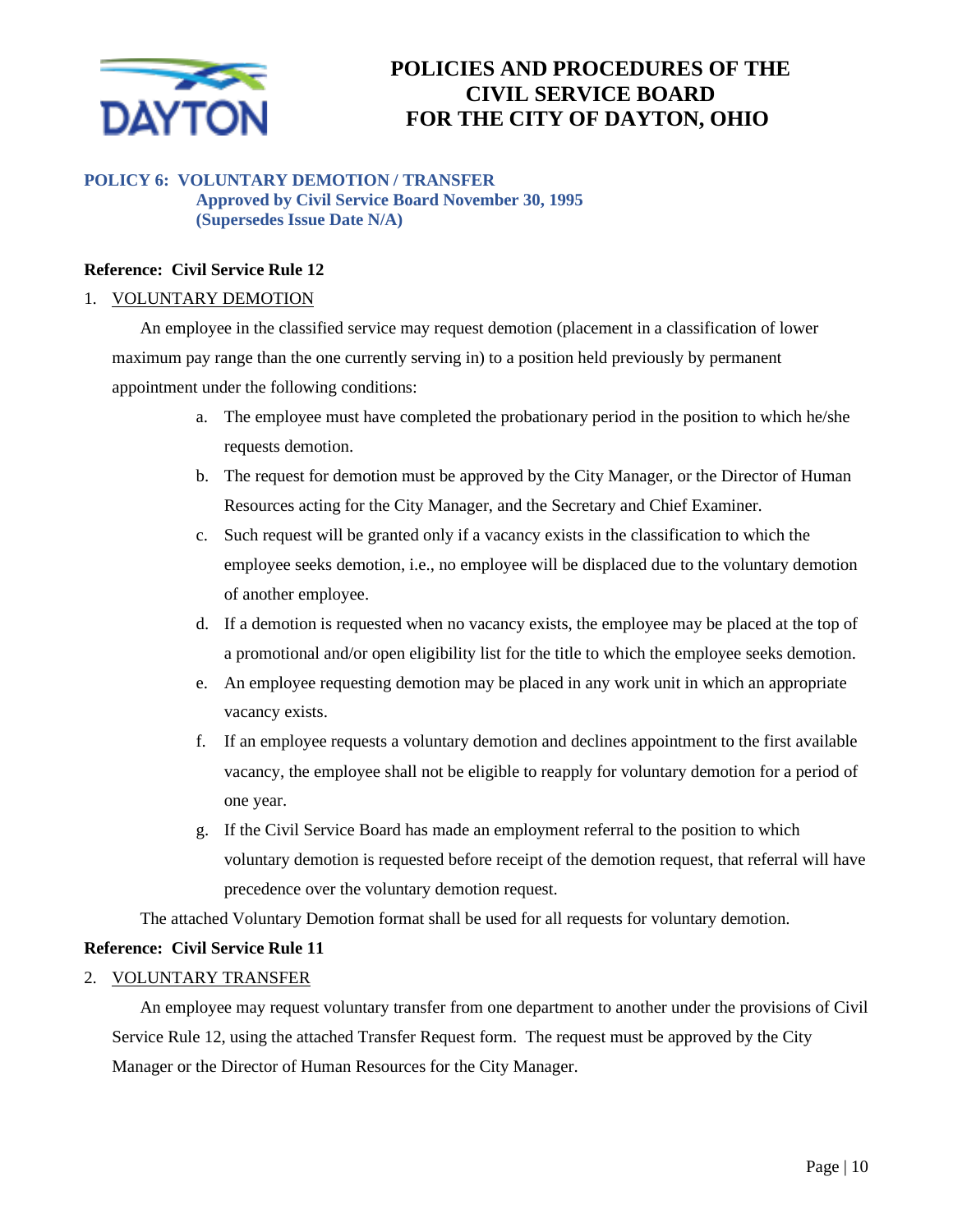

#### **POLICY 7: SUBPOENAS FOR CIVIL SERVICE BOARD HEARINGS Approved by Civil Service Board October 10, 1984 (Supersedes Issue Date N/A)**

#### **Reference: Civil Service Rule 14**

Section 104 of the Charter of the City of Dayton authorizes the Civil Service Board to subpoena and require the attendance of witnesses and the production of pertinent documents in conducting any investigation. By authority of the Board, subpoenas are issued by the Secretary and Chief Examiner.

In the case of disciplinary appeals before the Board, counsel or the representative for the Appellant or Appellee shall provide prepared subpoenas for the signature of the Chief Examiner. Subpoenas will be served by First Class mail or through the City's interoffice mail system, as appropriate. If desired, those persons requesting subpoenas may provide personal service.

All questions pertaining to subpoenas will be referred to the counsel or representative who requested said subpoena.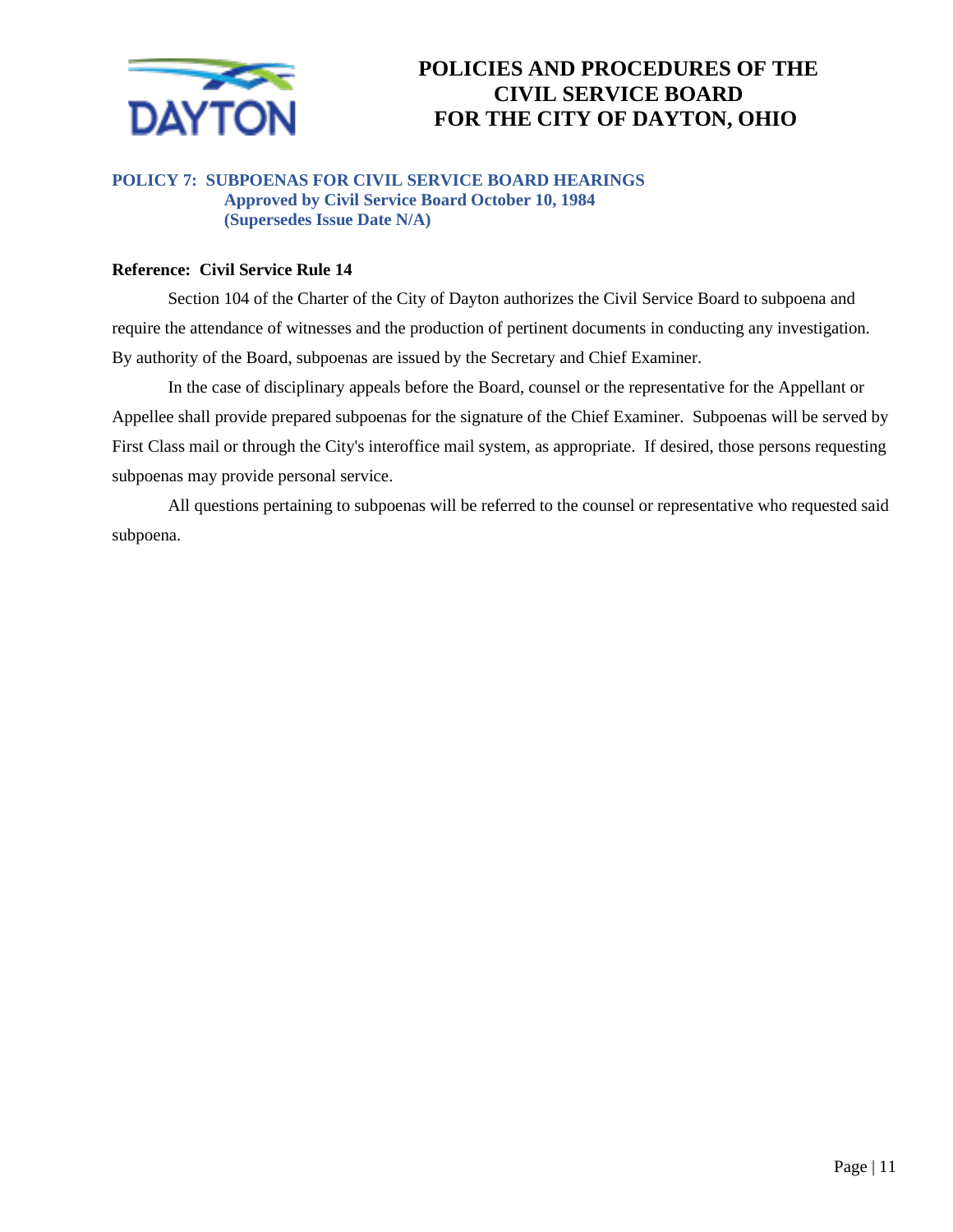

#### **POLICY 8: BACKGROUND INVESTIGATIONS Approved by Civil Service Board October 10, 1984 (Supersedes Issue Date N/A)**

#### **Reference: Civil Service Rule 1, Section 2F, Rule 8, Section 5A**

For those positions within the classified service where a high degree of public trust is required, the Civil Service Board may authorize a police background investigation of potential employees. This requirement must be included in the appropriate classification specification. If all positions within a class do not require a background check, the class specification should identify the specific positions affected.

Generally, Civil Service will initiate the background process when it has a requisition for a position known to require such a check. The processing of persons through the background investigation will be coordinated between Civil Service and the Department of Police. When an agency becomes aware of the need for background investigations in advance of class starting dates, requisition approval, etc., it should contact Civil Service to initiate this process.

Unless otherwise requested by a department/agency head in writing, temporary, emergency, seasonal, and part-time appointees will be subject to the same background requirements as are permanent employees of a classification.

Following the completion of an investigation, the Department of Police prepares and forwards to the Civil Service office a report which includes a summary of data compiled on the prospective employee.

Civil Service will contact the department that requires the investigative report and ask that a representative pick up and receipt for said reports. These reports should be treated with utmost confidentiality and should only be reviewed by persons with a "need to know". These reports will be returned to Civil Service after the department has obtained the needed information.

If, upon review of the background report, the department director wishes to recommend the removal of a candidate from the eligible list, a memo should be forwarded to the Board citing the rationale for the director's recommendation. The staff will add said recommendation to the agenda of the next Board meeting and if the individuals name is removed from the eligible list the department will be so informed.

When a candidate for a noncompetitive position is not selected due to factors contained in the background, the Board shall be notified in writing of the nonselection.

All queries pertaining to removal from an eligible list or the nonselection of noncompetitive candidates will be referred to the director of the department who made the recommendation for removal or the decision to not hire.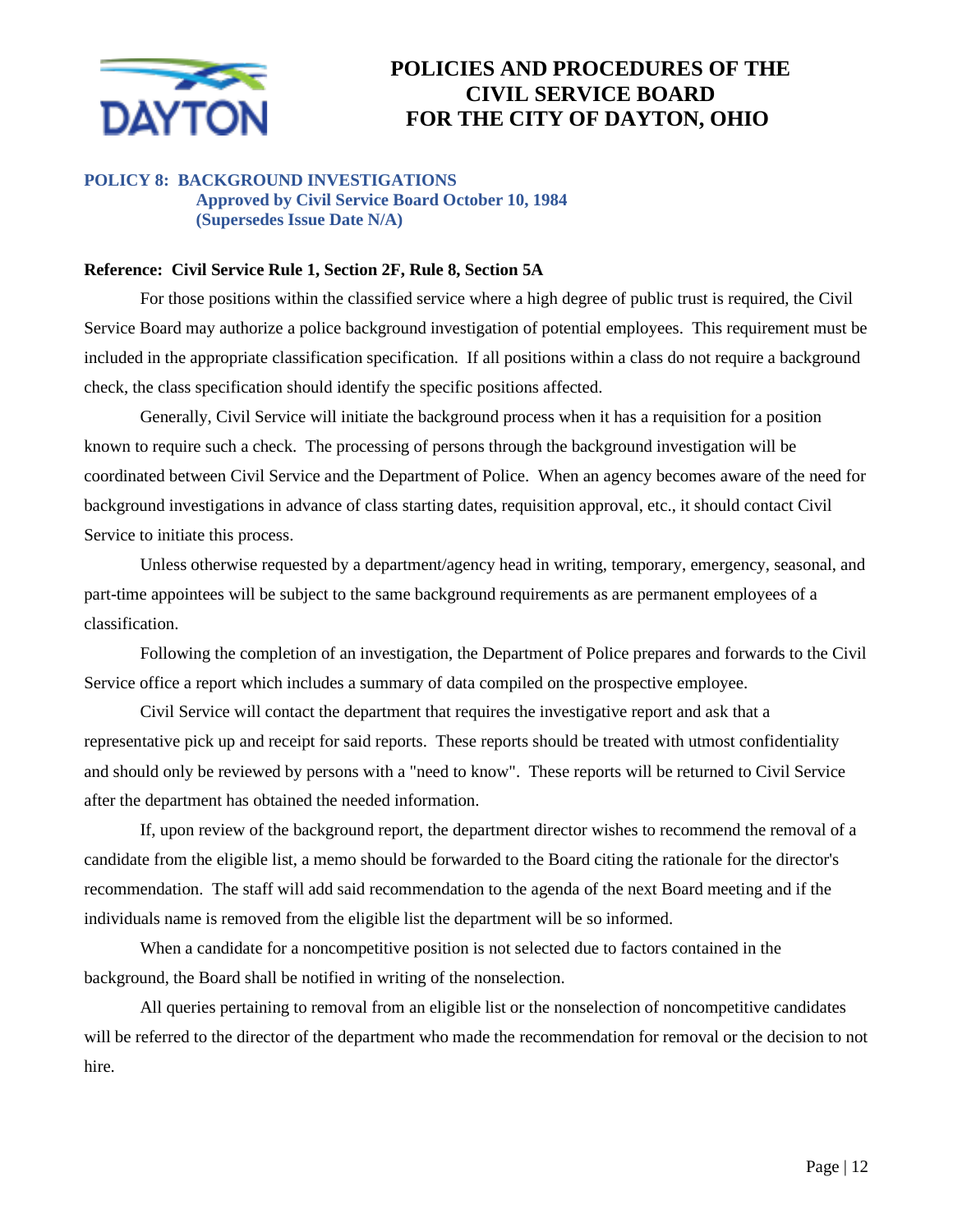

#### **POLICY 8: BACKGROUND INVESTIGATIONS (Cont'd)**

At a department/agency head's discretion, an individual may be hired pending the completion of the background check provided that the employee is notified that continued employment is contingent upon the results of said investigation.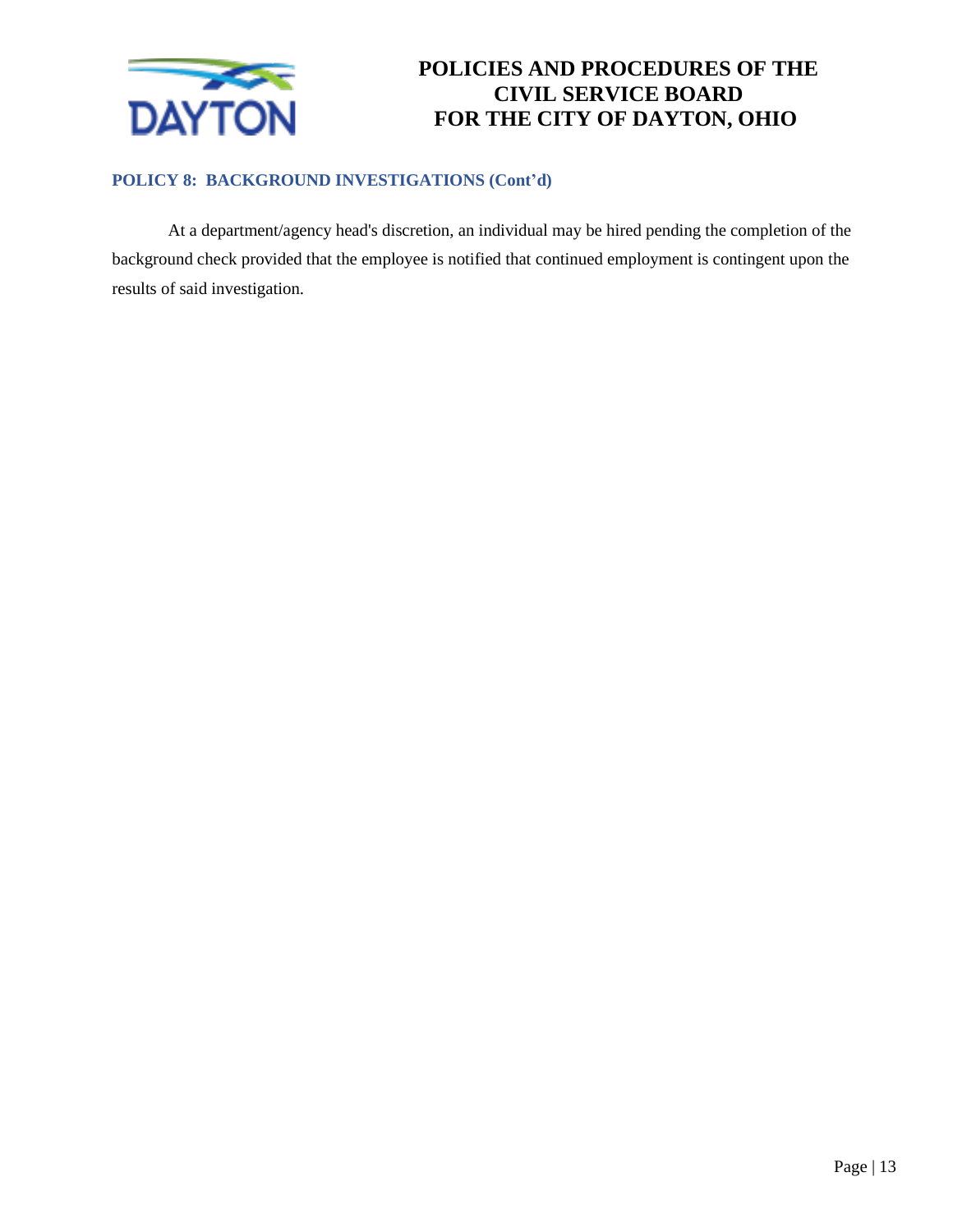

#### **POLICY 9: CIVIL SERVICE BOARD MEETINGS Approved by Civil Service Board October 10, 1984**

**(Supersedes Issue Date N/A)**

#### **Reference: Civil Service Rule 1, Section 3**

#### Open and Executive Meeting Sessions

Meetings will consist of an open session and/or executive session.

- a. An open session meeting may be attended by the general public and City employees.
- b. Executive sessions are closed to the public and employees, as confidential personnel actions are addressed in these sessions.

#### Notice of Scheduled Meetings

- a. The Civil Service Board will hold at least two (2) meetings per month one of which shall be an open session.
- b. Notice of open session meetings are sent to the City Commission office, which in turn posts the notices in the encased bulletin board by the Ludlow Street entrance of the Municipal Building. Notice is also posted on the Civil Service Board's official bulletin board on the 3rd floor of the Municipal Building.
- c. All Directors will receive a tentative list of open session business items on the agenda prior to the meeting date.

#### Submission of Business Items for Agendas

Any Director, Division Manager, City employee, or citizen who wishes a particular item of business to be placed on a meeting agenda must submit such item at least one (1) week prior to the meeting date if at all possible. It will be at the discretion of the Secretary and Chief Examiner whether an item received outside of this time frame is placed on the immediate agenda or is held for the following meeting agenda.

If any individual wishes to make a verbal presentation to the Board in executive session, prior approval must be given by the Board, through the Secretary and Chief Examiner.

Individuals appearing at an open session meeting who wish to make a verbal presentation will be permitted approximately five (5) minutes to make such presentation.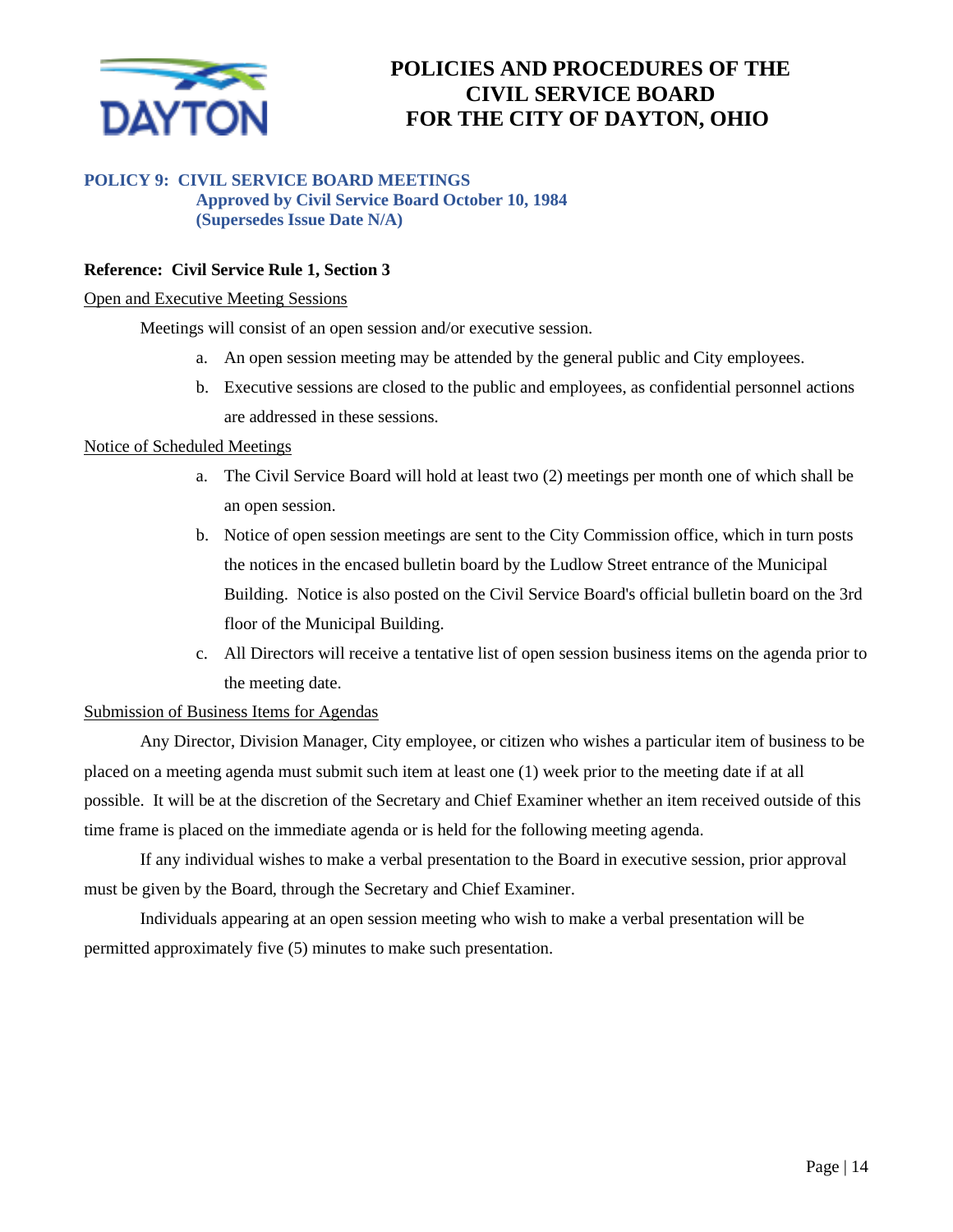

#### **POLICY 10: INSPECTION OF CIVIL SERVICE BOARD RECORDS Approved by Civil Service Board May 1, 1991 (Supersedes Issue Date January 4, 1991)**

All general Civil Service Board records, i.e., eligibility lists, Board meeting minutes, etc., are available for inspection by the public and City employees.

Records of a personal nature, i.e., employee applications, disciplinary actions, etc., may be inspected by the employee to which the item pertains, or by his/her designated representative.

Inspection of the transcripts of disciplinary hearings not yet decided by the Board, or the provision of copies of said transcripts shall not be permitted without the express consent of the Secretary and Chief Examiner, or in his/her absence, the Assistant Chief Examiner.

Charges for copies of records will be made in accordance with the following:

**Photocopy** 

\$ .50 per printed page

10.00 printed reports of 100 pages or less

20.00 printed reports of over 100 pages

Microfilmed Documents \$2.00 per copy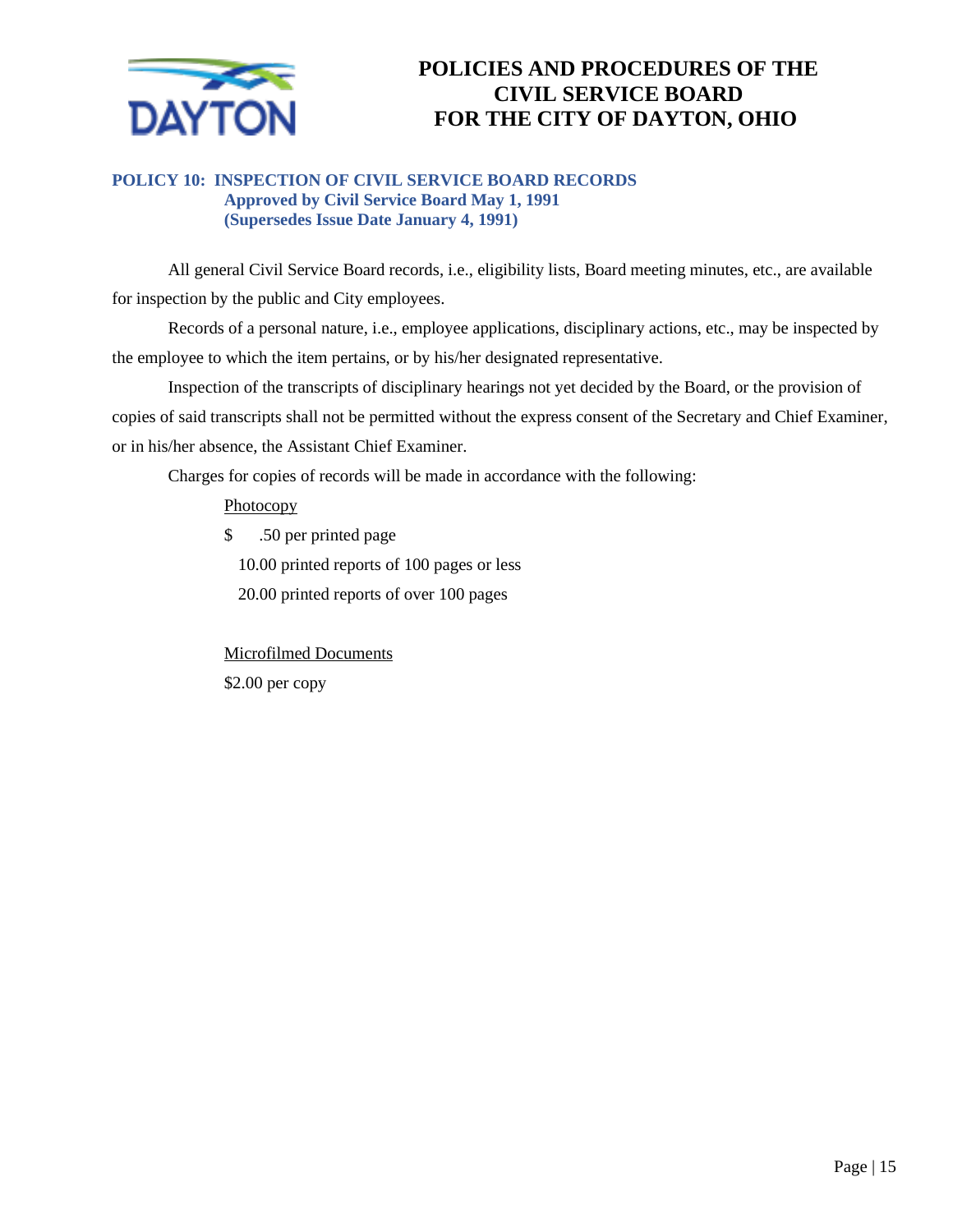

**POLICY 11: N/A**

POLICY #11 NULLIFIED BY CHANGES TO CIVIL SERVICE RULES 7 AND 15, EFFECTIVE AUGUST 14, 1996.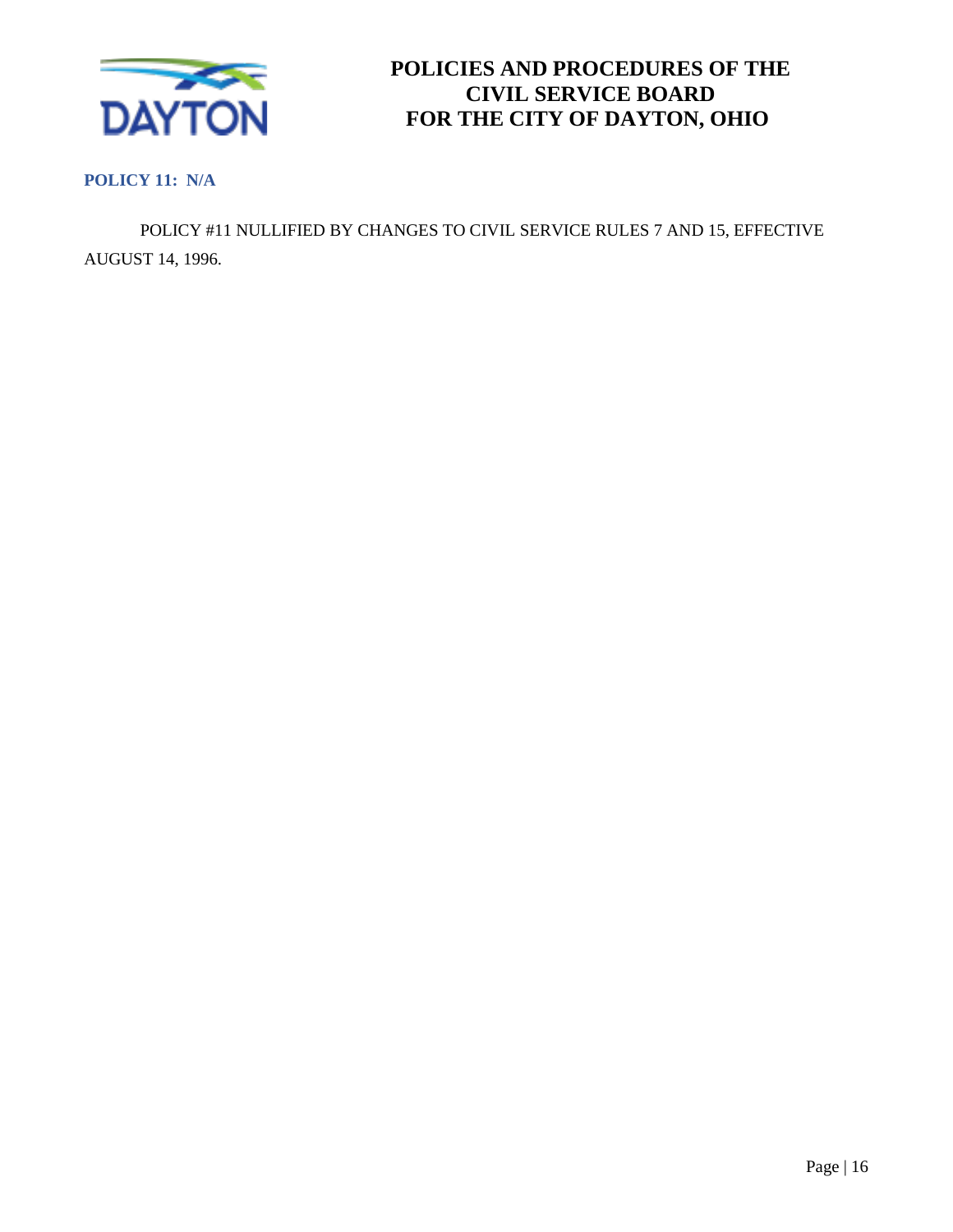

#### **POLICY 12: PROMOTIONAL EXAM ELIGIBILITY – LENGTH OF SERVICE Approved by Civil Service Board September 23, 2010 (Supersedes Issue Date April 10, 1992)**

#### **Reference: Civil Service Rule 7, Section 3 and Rule 8, Section 1, B**

#### CHANGE IN STATUS

If as a result of a change in circumstance, a candidate who took an examination promotionally under Rule 7, no longer meets the promotional list criteria under Rule 8 (e.g. layoff, change in type of appointment) the following shall occur:

- A. In the event the eligible lists have not been promulgated, the candidate shall be placed on the open competitive eligible list, if one exists, in appropriate rank order.
- B. If the eligible lists have been promulgated prior to the change in circumstances, the candidate's name shall be removed from the promotional eligible list and placed on a revised open eligible list, in appropriate rank order. However, if the examination was given promotional only, the candidate shall be removed from the eligible list in the manner set forth in Rule 8.